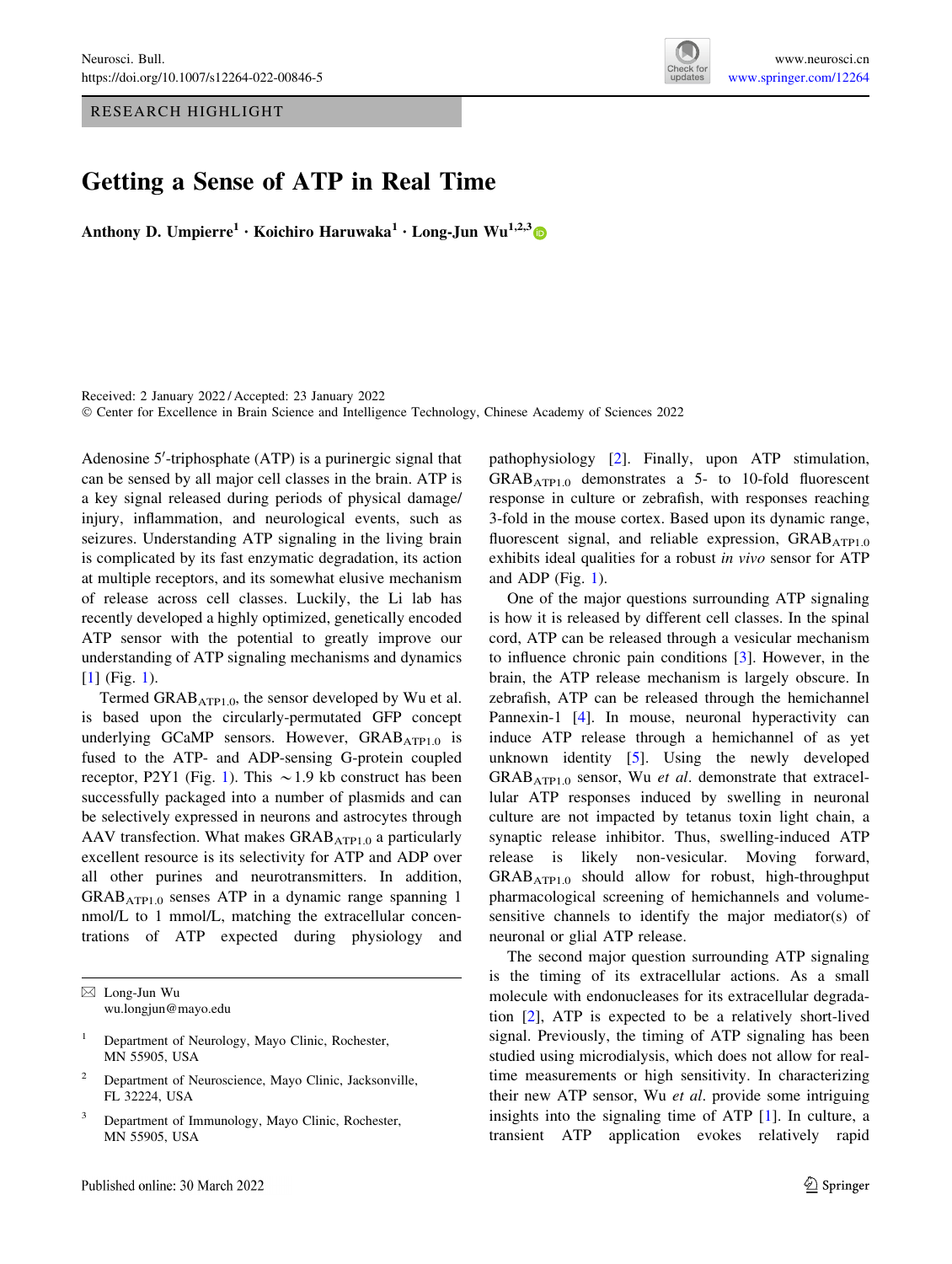<span id="page-1-0"></span>

Fig. 1 Development of the genetically-encoded ATP sensor (GRABATP1.0) and its responses to ATP release through in vivo imaging. GRAB<sub>ATP1.0</sub> is an ATP (and ADP)-specific sensor that increases green fluorescence upon extracellular ATP binding.

fluorescent sensor dynamics, including an activation time in the tens of milliseconds, with a deactivation time in the hundreds of milliseconds. The inactivation likely reflects a dispersion or degradation of ATP, because the fused P2Y1 construct does not appear to desensitize, even with 2 hours of continued ATP exposure. Thus,  $GRAB<sub>ATP1.0</sub>$  can rapidly sense ATP and inactivate upon its loss/dispersion. However, ATP events reported in zebrafish and mouse can be exceptionally long-lasting. Local, transient application of ATP to the zebrafish optic tectum can produce a signal lasting 30–40 s, while laser-burn injury can induce a sustained and spreading ATP response for  $>5$  min (Fig. 1). In mouse cortex, systemic inflammation by LPS injection can evoke ATP events lasting several minutes (Fig. 1). The impetus for such long-lived events likely reflects sustained ATP release, but the cell classes involved and the potential for feed-forward signaling are all worthy of study. These key aspects of sustained ATP signaling could be dissected thanks to the robust nature of the Li lab's new sensor. Sustained purine signals are known triggers of proinflammatory cytokines and many neurological disorders [\[6](#page-2-0)], positioning this construct as an informative tool for future in vivo longitudinal studies of brain and spinal cord diseases.

Signals like ATP are still incompletely understood when it comes to their downstream signaling impact on complex biology. ATP can evoke neuronal and glial  $Ca^{2+}$  activity, microglial process motility, and ionic flux at the receptor level [\[6](#page-2-0)]. Thereafter, there is a somewhat incomplete picture of how these receptor-mediated responses impact biology at the circuit or systems level. Recent studies have demonstrated that local degradation of ATP into adenosine

GRAB<sub>ATP1.0</sub> is validated in vivo in zebrafish and mouse brain. In zebrafish, microglia respond to radially spreading ATP release from the site of injury. In mouse cortex, ATP release events occur during LPS-induced systemic inflammation.

during seizure activity provides an important negative feedback loop that reduces pre-synaptic release and seizure severity [\[7](#page-2-0)]. This is a positive first step in understanding how purines regulate the local environment, beyond their known roles in cytokine production. The fact that purines are such a ubiquitous damage and danger signal, potentially sensed across all brain cell classes, suggests that they play a key role in coordinating complex brain responses to disease, injury, and infection. Wu et al. provide an early example of how to harness an ATP sensor in this domain, by showing the coordinated motility of dsRed-labeled microglia towards an ATP-rich injury site. Thus, the  $GRAB<sub>ATPI.0</sub>$  sensor would be extremely useful in studying microglial process convergence towards neurons during periods of heightened or lowered brain activity [[5,](#page-2-0) [8](#page-2-0), [9](#page-2-0)]. In addition, understanding how ATP and other signals, such as glutamate, interact and potentially reinforce each other could have great benefits in understanding hypersynchronous disorders such as epilepsy, stroke, migraine, and chronic pain. The unique pattern of ATP fluorescence, including its radial spread over many microns has interesting parallels to the glutamate plumes recently described during migraine [\[10](#page-2-0)]. At the same time, it will be interesting to know which aspects of basal physiology involve elevated ATP signaling. In particular, it will be intriguing to study if certain aspects of cognition involve ATP signaling in the learning, consolidation, or retrieval phases of task performance.

At this stage, GRAB<sub>ATP1.0</sub> has a few minor limitations. First, the high end of the dynamic range (1 mmol/L extracellular ATP) could represent a saturated signal during pathological events such as stroke or seizure.